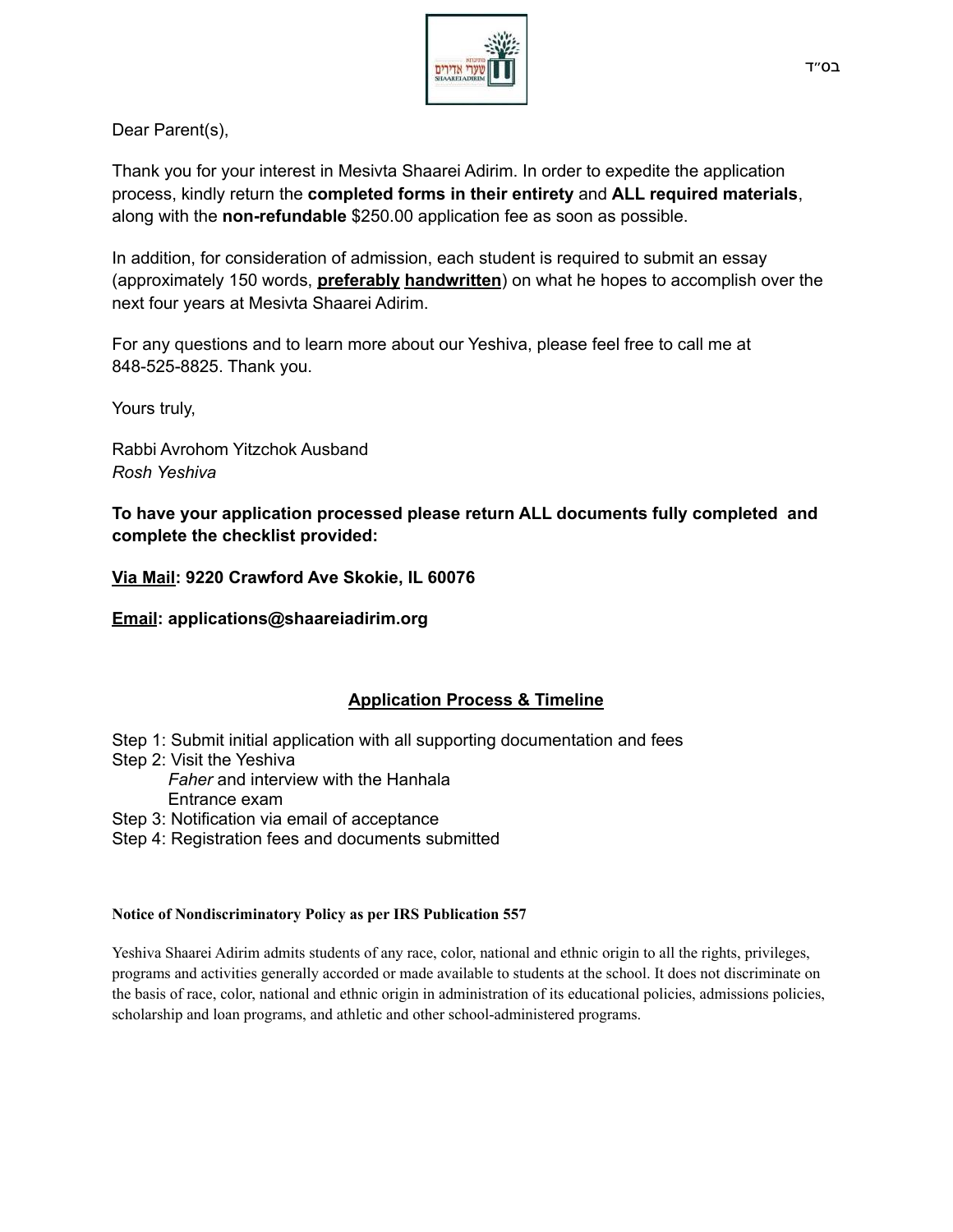| בס״ד                                                                                 |
|--------------------------------------------------------------------------------------|
| Date of Application: ___________________                                             |
| <b>Family Information</b>                                                            |
|                                                                                      |
|                                                                                      |
|                                                                                      |
|                                                                                      |
| Grade Applying For: Applying for School Year:                                        |
|                                                                                      |
| Parents' Marital Status: ___Married ___Separated ___Divorced ___Remarried ___Widowed |
| Please include date of change to marital status: ______________                      |
| Name of Legal Guardian(s) & Relationship(s) to Student: ________________________     |
|                                                                                      |
|                                                                                      |
| <b>Father</b>                                                                        |
| Living ___Deceased (Date:__________) Title: ___Rabbi ___Dr. ___Mr.                   |
|                                                                                      |
|                                                                                      |
|                                                                                      |
| Home Phone: ( ___ ) _____- ___________ Cell Phone: ( ___ ) _____- __________         |
|                                                                                      |
|                                                                                      |
|                                                                                      |

÷

F

1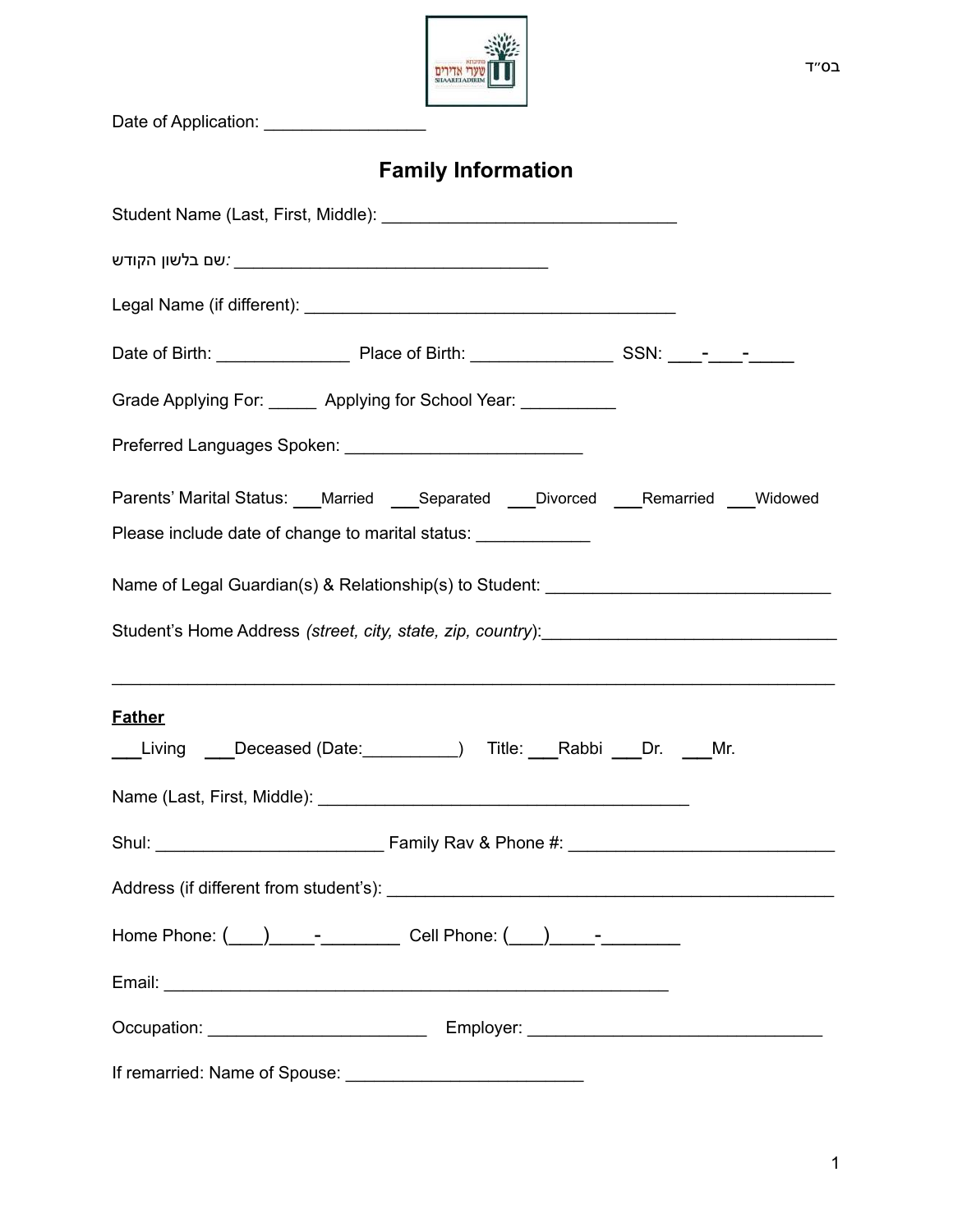

בס״ד

| <b>Mother</b>                                                                                                                                                                                                                  |                                                                                                                                                                                                                                                                                                                                                                                                                                                                                        |                                                                                                                                                                                                                               |
|--------------------------------------------------------------------------------------------------------------------------------------------------------------------------------------------------------------------------------|----------------------------------------------------------------------------------------------------------------------------------------------------------------------------------------------------------------------------------------------------------------------------------------------------------------------------------------------------------------------------------------------------------------------------------------------------------------------------------------|-------------------------------------------------------------------------------------------------------------------------------------------------------------------------------------------------------------------------------|
| Living Deceased (Date: 1992) Title: Mrs. Dr. Ms.                                                                                                                                                                               |                                                                                                                                                                                                                                                                                                                                                                                                                                                                                        |                                                                                                                                                                                                                               |
|                                                                                                                                                                                                                                |                                                                                                                                                                                                                                                                                                                                                                                                                                                                                        |                                                                                                                                                                                                                               |
|                                                                                                                                                                                                                                |                                                                                                                                                                                                                                                                                                                                                                                                                                                                                        |                                                                                                                                                                                                                               |
| Home Phone: ( <u>___) ______________________</u> Cell Phone: ( ___) _____-____________                                                                                                                                         |                                                                                                                                                                                                                                                                                                                                                                                                                                                                                        |                                                                                                                                                                                                                               |
|                                                                                                                                                                                                                                |                                                                                                                                                                                                                                                                                                                                                                                                                                                                                        |                                                                                                                                                                                                                               |
| Occupation: __________________________________ Employer: _______________________                                                                                                                                               |                                                                                                                                                                                                                                                                                                                                                                                                                                                                                        |                                                                                                                                                                                                                               |
| If remarried: Name of Spouse: [11] The Contract of Spouse: [11] The Contract of Spouse: [11] The Contract of Spouse of Spouse of Spouse of Spouse of Spouse of Spouse of Spouse of Spouse of Spouse of Spouse of Spouse of Spo |                                                                                                                                                                                                                                                                                                                                                                                                                                                                                        |                                                                                                                                                                                                                               |
| <b>Siblings</b><br>Name                                                                                                                                                                                                        | Age                                                                                                                                                                                                                                                                                                                                                                                                                                                                                    | Most recent Yeshiva/School/Seminary                                                                                                                                                                                           |
|                                                                                                                                                                                                                                |                                                                                                                                                                                                                                                                                                                                                                                                                                                                                        |                                                                                                                                                                                                                               |
| the control of the control of the control of the control of                                                                                                                                                                    |                                                                                                                                                                                                                                                                                                                                                                                                                                                                                        |                                                                                                                                                                                                                               |
|                                                                                                                                                                                                                                |                                                                                                                                                                                                                                                                                                                                                                                                                                                                                        |                                                                                                                                                                                                                               |
|                                                                                                                                                                                                                                | $\overline{\phantom{a}}$<br>$\mathcal{L}$ and $\mathcal{L}$ and $\mathcal{L}$                                                                                                                                                                                                                                                                                                                                                                                                          | <u> 1990 - Johann John Stone, mars et al. (</u>                                                                                                                                                                               |
| <u> 1989 - Johann Barbara, martin da basar da basa</u>                                                                                                                                                                         | $\overline{\phantom{a}}$                                                                                                                                                                                                                                                                                                                                                                                                                                                               | the control of the control of the control of the control of the control of the control of                                                                                                                                     |
| <u> 1989 - Johann Stoff, fransk politik (d. 1989)</u>                                                                                                                                                                          | $\begin{array}{cccccccccc} \multicolumn{3}{c}{} & \multicolumn{3}{c}{} & \multicolumn{3}{c}{} & \multicolumn{3}{c}{} & \multicolumn{3}{c}{} & \multicolumn{3}{c}{} & \multicolumn{3}{c}{} & \multicolumn{3}{c}{} & \multicolumn{3}{c}{} & \multicolumn{3}{c}{} & \multicolumn{3}{c}{} & \multicolumn{3}{c}{} & \multicolumn{3}{c}{} & \multicolumn{3}{c}{} & \multicolumn{3}{c}{} & \multicolumn{3}{c}{} & \multicolumn{3}{c}{} & \multicolumn{3}{c}{} & \multicolumn{3}{c}{} & \mult$ | the control of the control of the control of the control of the control of the control of the control of the control of the control of the control of the control of the control of the control of the control of the control |
|                                                                                                                                                                                                                                |                                                                                                                                                                                                                                                                                                                                                                                                                                                                                        |                                                                                                                                                                                                                               |
|                                                                                                                                                                                                                                |                                                                                                                                                                                                                                                                                                                                                                                                                                                                                        |                                                                                                                                                                                                                               |
|                                                                                                                                                                                                                                |                                                                                                                                                                                                                                                                                                                                                                                                                                                                                        |                                                                                                                                                                                                                               |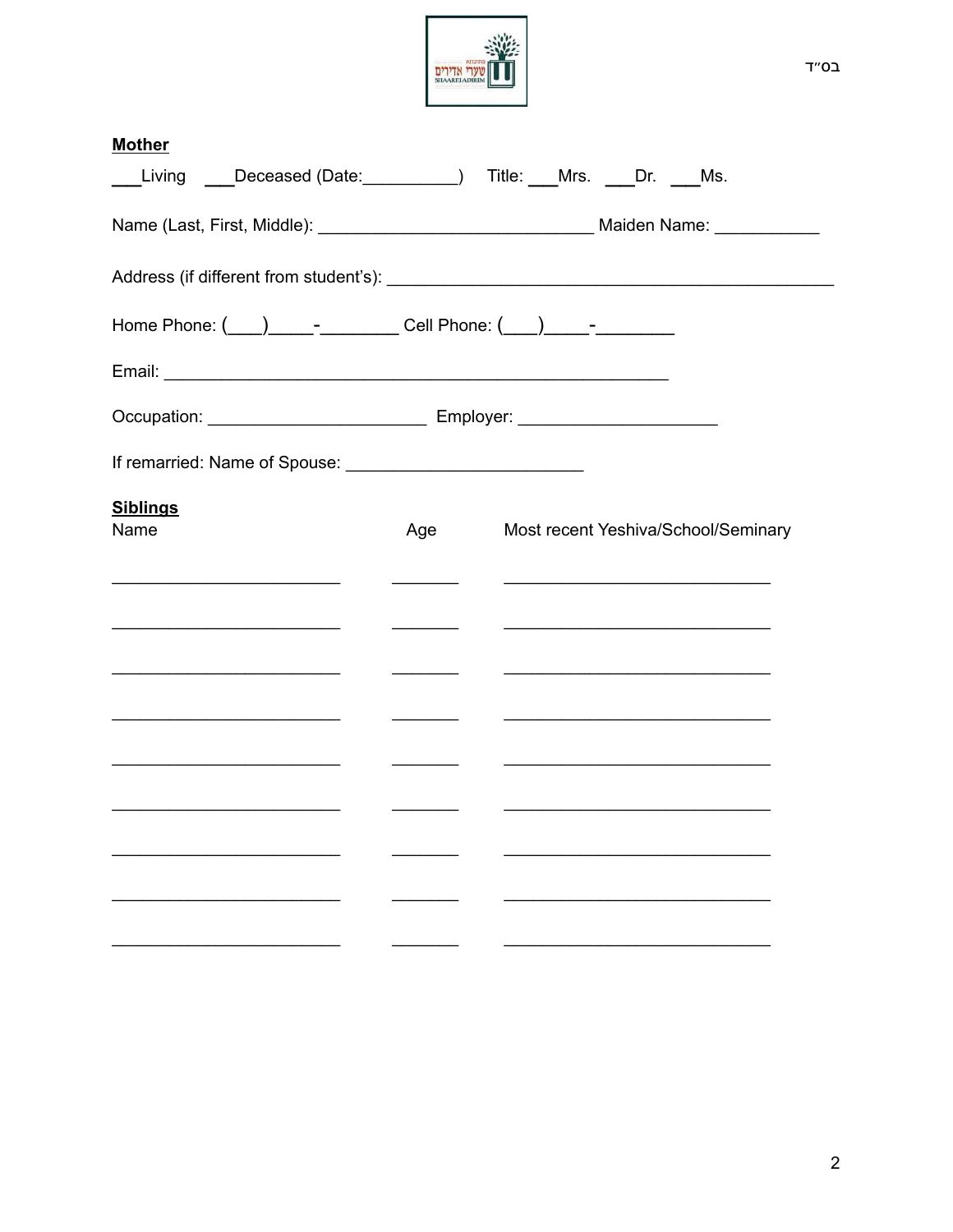

# **Academic Information**

| <b>Current School:</b><br><u> 1980 - Andrea Andrew Maria (h. 1980).</u>            |                           |
|------------------------------------------------------------------------------------|---------------------------|
|                                                                                    |                           |
| Principal:<br><u> 1980 - Johann Johann Stein, mars an deutscher Stein († 1918)</u> | Phone: $($ ) -            |
| <b>Current Rebbe:</b><br><u> 1989 - Johann Barbara, martin a</u>                   | Phone: $(\_\_\_\_\_\_\$ - |

List all previous schools attended (including preschool):

| School | Grade<br>Attended | Year<br>Attended | <b>Contact Person</b> | Phone Number |
|--------|-------------------|------------------|-----------------------|--------------|
|        |                   |                  |                       |              |
|        |                   |                  |                       |              |
|        |                   |                  |                       |              |
|        |                   |                  |                       |              |
|        |                   |                  |                       |              |
|        |                   |                  |                       |              |

### **Student Information**

Please complete all questions. If a question does not apply, please write "n/a" or "none."

Please list Extracurricular Activities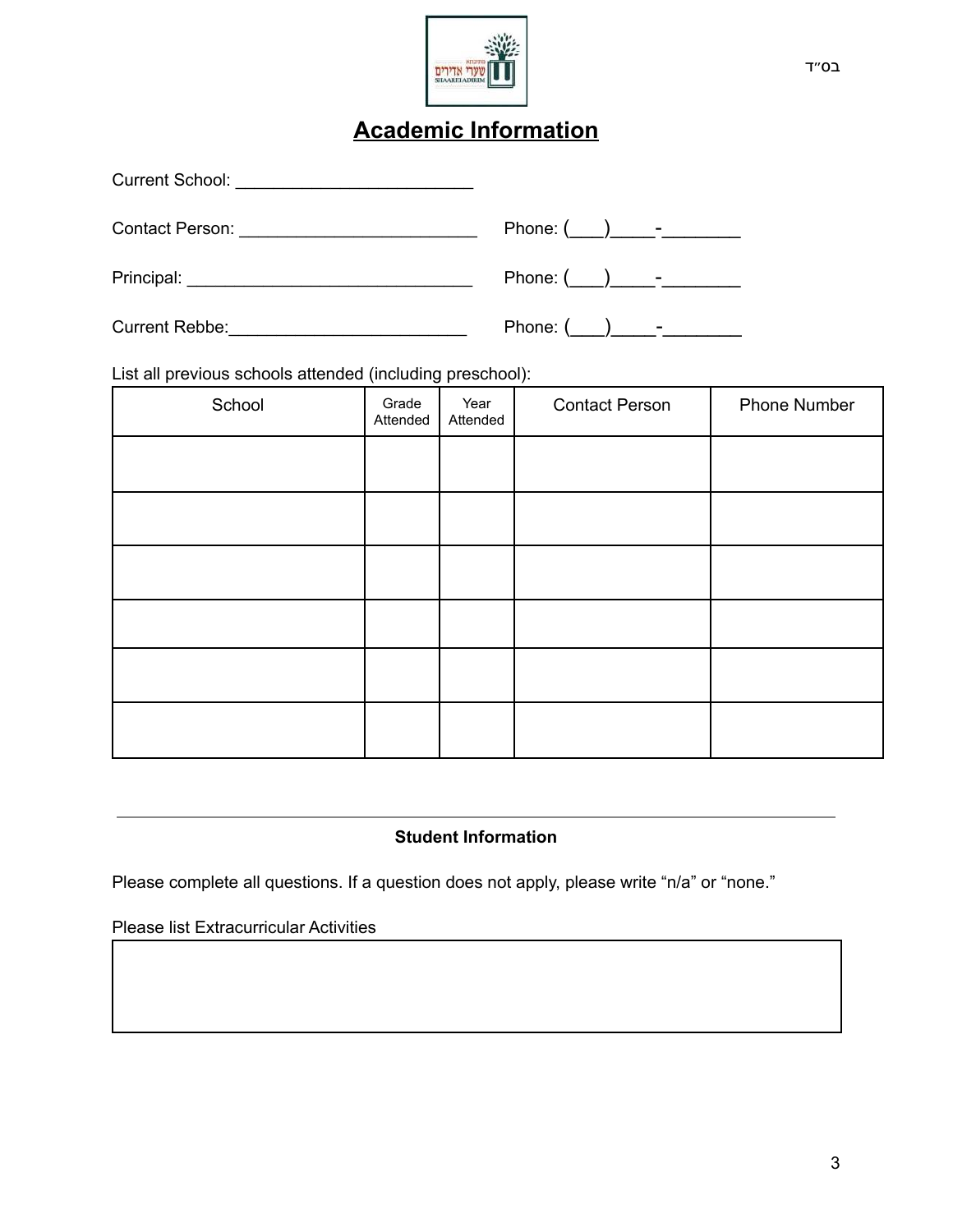

Please list Interests, Skills, & Talents (i.e. music, sports)

Please discuss any challenges in the following areas:

Academic

Physical

Social/Emotional

Is your child eligible to receive or has received special services? No \_\_\_\_\_\_ Yes \_\_\_\_Please list.

Does your child have/had any educational testing, psychological testing, or a current/prior IEP (Individual Education Plan)? \_\_Yes \_\_No

Dates: \_\_\_\_\_\_\_\_\_\_\_\_\_\_\_\_\_\_\_\_\_\_\_\_\_\_

**If yes, please include a copy.**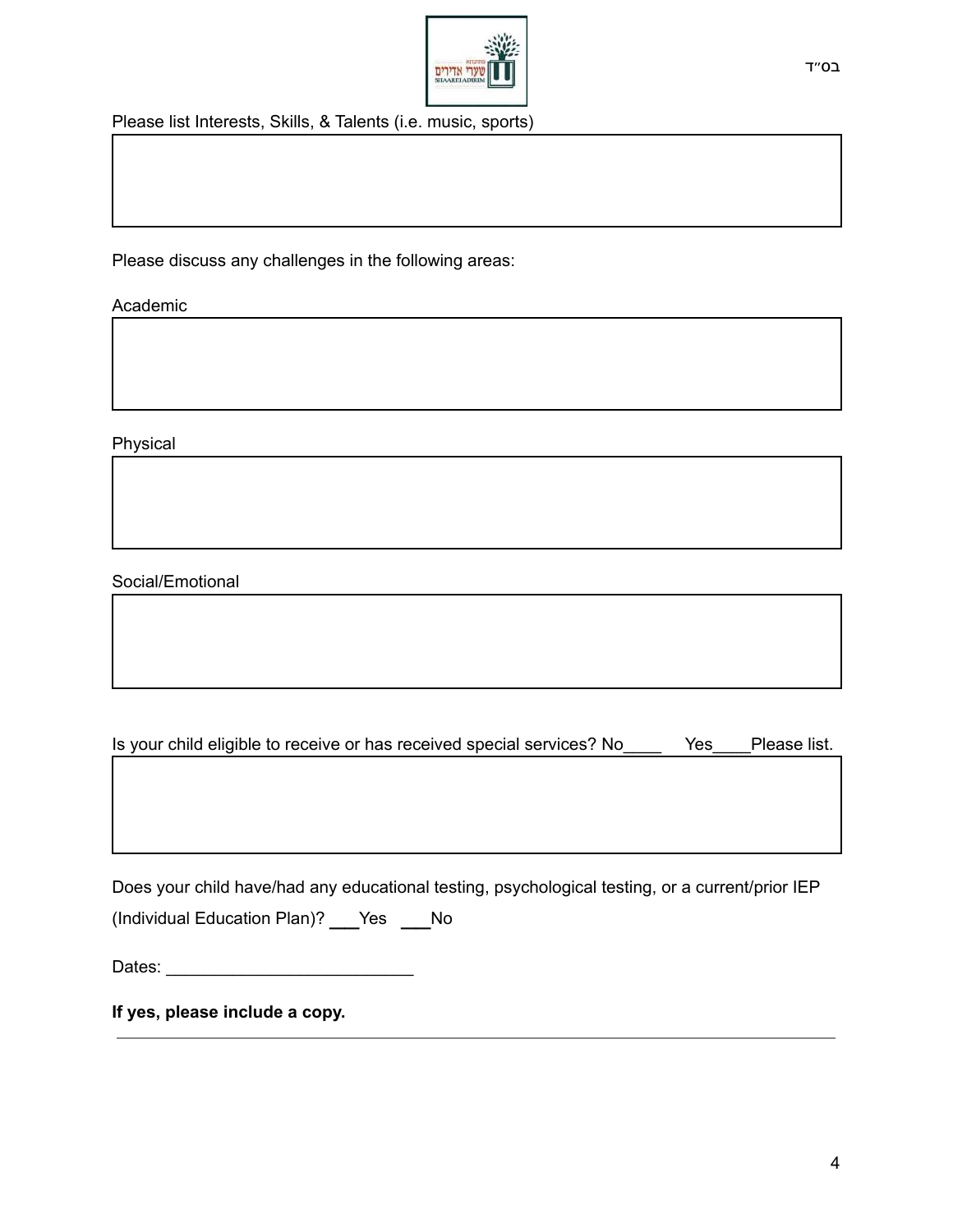

## **Medication/Therapy**

Choose one:

 $\Box$  Not applicable. Please check and continue to next section

 $\Box$  Applicable. Please check and fill out.

#### Please list all medications (current and past)

| Medication | Dates<br>Utilized | Reason | Prescribed by | Phone Number |
|------------|-------------------|--------|---------------|--------------|
|            |                   |        |               |              |
|            |                   |        |               |              |
|            |                   |        |               |              |
|            |                   |        |               |              |
|            |                   |        |               |              |
|            |                   |        |               |              |

Does your son comply with taking his prescribed medication:

- $\Box$  Compliant
- $\Box$  Neutral
- □ Reluctant
- $\Box$  Resistant

| Does your son see a therapist or mentor or has seen one in the past? Yes | No. |
|--------------------------------------------------------------------------|-----|
|                                                                          |     |

If so:

Name: \_\_\_\_\_\_\_\_\_\_\_\_\_\_\_\_\_\_\_\_\_\_ Dates of Service\_\_\_\_\_\_\_\_ Phone: (\_\_\_)\_\_\_\_\_\_\_\_\_\_\_

#### **Consent and Release of Records**

I hereby agree to provide Mesivta Shaarei Adirim with accurate and current information concerning my child, Print: Name of Student

I also grant permission for appropriate Yeshiva personnel to contact included, but not limited to, institutions and professionals in this application, and for release to the Yeshiva of all transcripts, report cards, standardized test results, and other relevant records, including educational and psychological evaluations and I.E.P.s for my child. Records received as a result of this application become part of the student's confidential permanent file at the time of enrollment.

| Print Name of Legal Guardian | Signature | つate |
|------------------------------|-----------|------|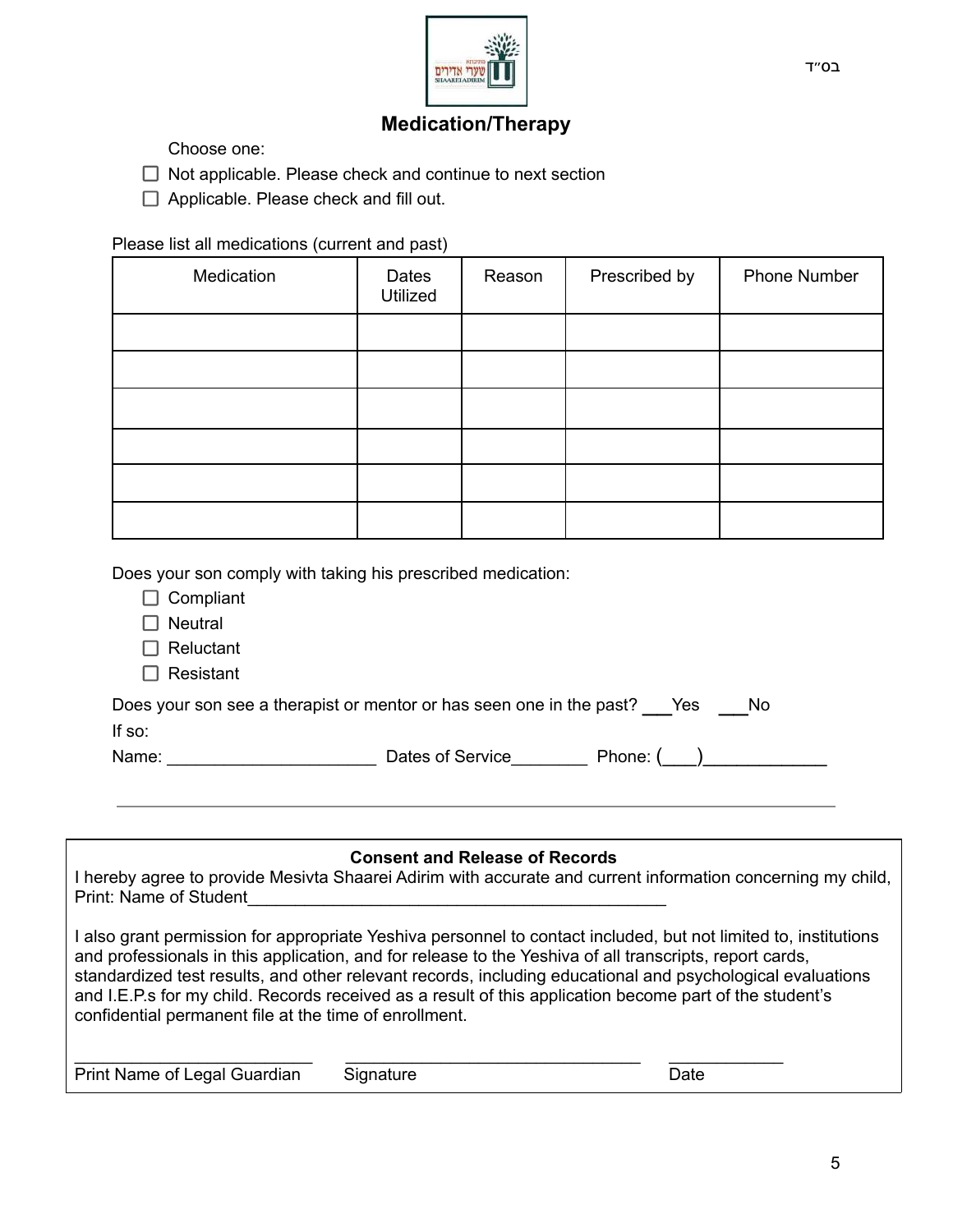

בס״ד

Person responsible for finances:

| Name:  | Phone: ()<br>$\overline{\phantom{a}}$ |
|--------|---------------------------------------|
|        |                                       |
| Email: |                                       |

## **APPLICATION CHECKLIST (Must be completed for your application to be processed)**

□ \$250.00 [Non-Refundable Application Fee](https://pay.banquest.com/shaareiadirim) (https://pay.banquest.com/shaareiadirim). Please note 'application' in the comment box

- □ Student's Handwritten 150 Word Essay
- $\Box$  Completion of pages 1 through 6 in their entirety
- □ Signature in the *Consent & Release of Records* Agreement
- □ Copies of educational testing, psychological testing, or IEP (Individual Education Plan) (if applicable)
- $\Box$  Photo of Bochur (without a hat)
- □ Current School Page or, □ Forwarded to current school

**PLEASE NOTE: Withholding any medical condition or knowingly misrepresenting any condition voids acceptance to Shaarei Adirim retroactively with no refund of any payments made.**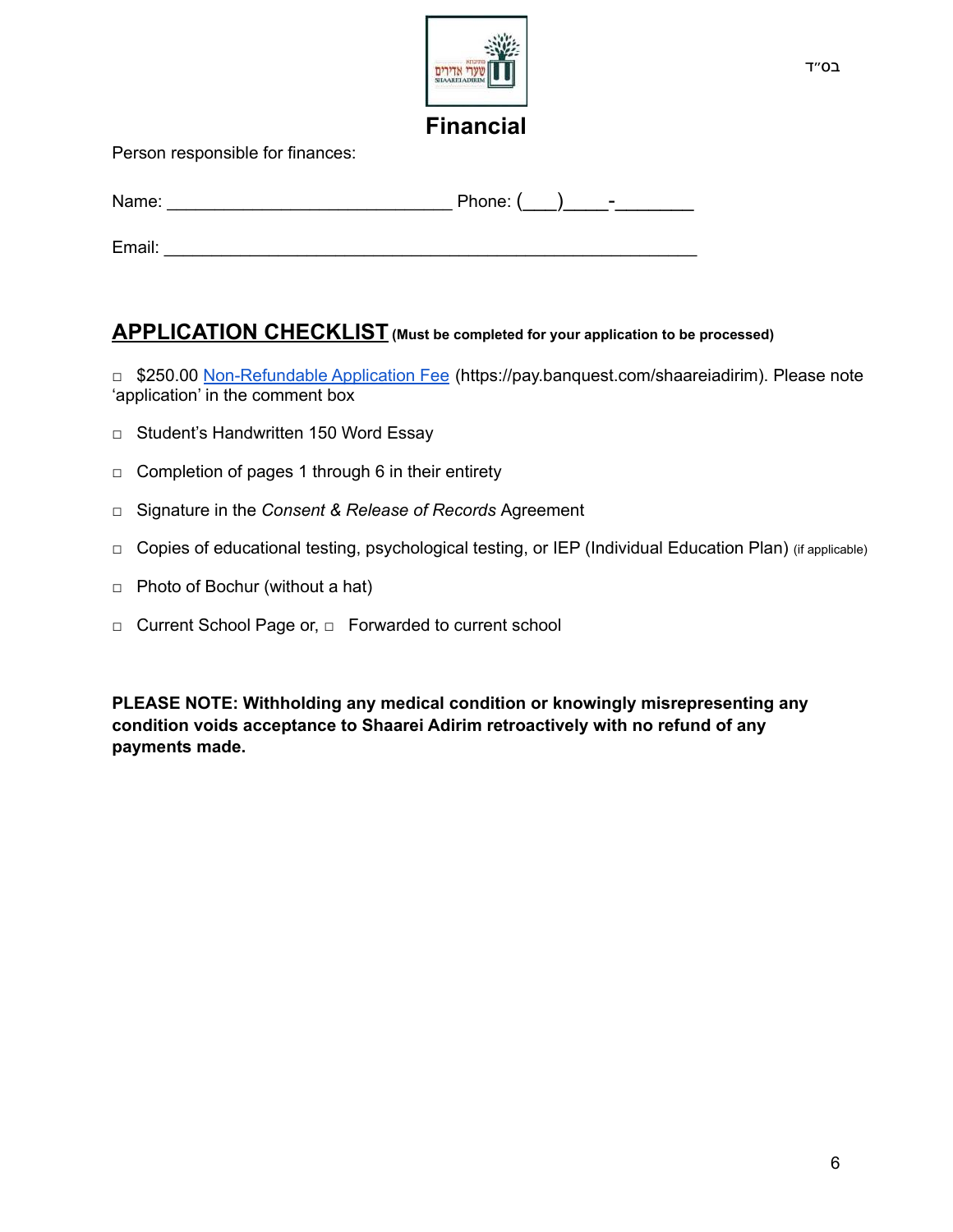

**Student Essay**

Each student is required to submit an essay (approximately 150 words, **preferably handwritten**) on what he hopes to accomplish over the next four years at Mesivta Shaarei Adirim.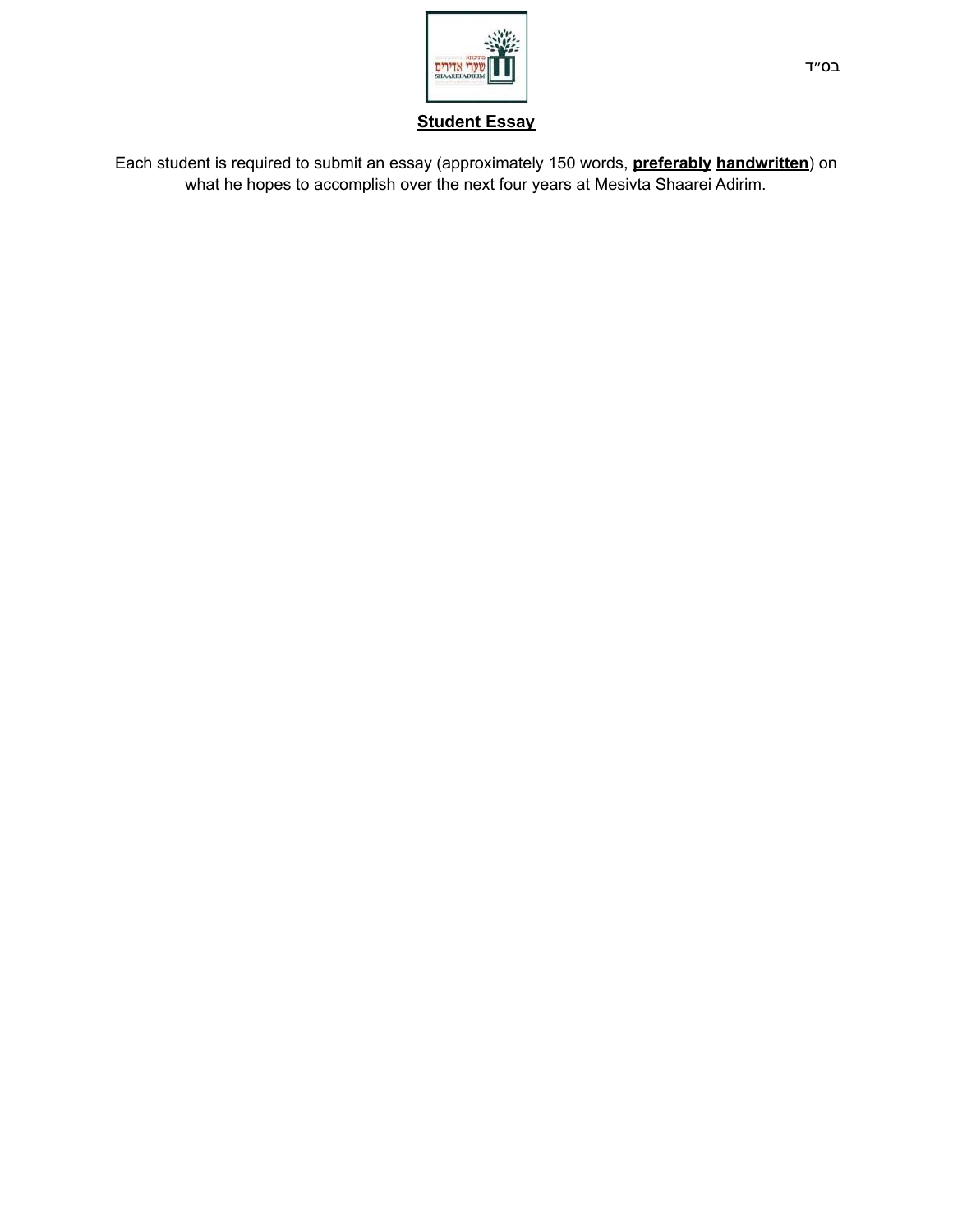

## **To Be Completed by Student's Current School (2 pages)**

| Parents: Please forward this page to your child's current school for completion. The<br>complete form must be received in order to process your application for admission. |                 |                |                                                                                                                                                                                                                                                                                                                                                                            |                                       |                                            |  |  |
|----------------------------------------------------------------------------------------------------------------------------------------------------------------------------|-----------------|----------------|----------------------------------------------------------------------------------------------------------------------------------------------------------------------------------------------------------------------------------------------------------------------------------------------------------------------------------------------------------------------------|---------------------------------------|--------------------------------------------|--|--|
|                                                                                                                                                                            |                 |                |                                                                                                                                                                                                                                                                                                                                                                            |                                       |                                            |  |  |
|                                                                                                                                                                            |                 |                |                                                                                                                                                                                                                                                                                                                                                                            |                                       |                                            |  |  |
|                                                                                                                                                                            |                 |                |                                                                                                                                                                                                                                                                                                                                                                            |                                       |                                            |  |  |
|                                                                                                                                                                            |                 |                | Name of Person Complete Form: Name of Position: Name of Person Complete Form: Name of Person Complete Form:                                                                                                                                                                                                                                                                |                                       |                                            |  |  |
|                                                                                                                                                                            |                 |                |                                                                                                                                                                                                                                                                                                                                                                            |                                       |                                            |  |  |
|                                                                                                                                                                            |                 |                |                                                                                                                                                                                                                                                                                                                                                                            |                                       |                                            |  |  |
|                                                                                                                                                                            |                 |                |                                                                                                                                                                                                                                                                                                                                                                            |                                       |                                            |  |  |
| Dear Menahel,                                                                                                                                                              |                 |                |                                                                                                                                                                                                                                                                                                                                                                            |                                       |                                            |  |  |
|                                                                                                                                                                            |                 |                | Please attach a copy of the student's report card and achievement test scores for the last two<br>years (Limudei Kodesh and Limudei Chol) and transcript (if applicable). In addition, please<br>complete the form below and return it to our office as soon as possible as it is a requirement for<br>application to our Yeshiva. Your assistance is greatly appreciated. |                                       |                                            |  |  |
|                                                                                                                                                                            |                 |                | Assessment of Character Please use a scale of 1 (lowest) to 5 (highest)                                                                                                                                                                                                                                                                                                    |                                       |                                            |  |  |
| Integrity                                                                                                                                                                  | <b>Behavior</b> | Effort         | Following<br>instructions                                                                                                                                                                                                                                                                                                                                                  | Dealing<br>with<br>fellow<br>students | <b>Readiness</b><br>for higher<br>learning |  |  |
|                                                                                                                                                                            |                 |                | Assessment of Capabilities Limudei Kodesh Please use a scale of 1(lowest) to 5 (highest)                                                                                                                                                                                                                                                                                   |                                       |                                            |  |  |
| lyun                                                                                                                                                                       | <b>Bekius</b>   | Chumash<br>and | <b>TaNaCH</b>                                                                                                                                                                                                                                                                                                                                                              | Halacha                               | <b>Mussar</b><br>and                       |  |  |

Rashi

Hashkafa